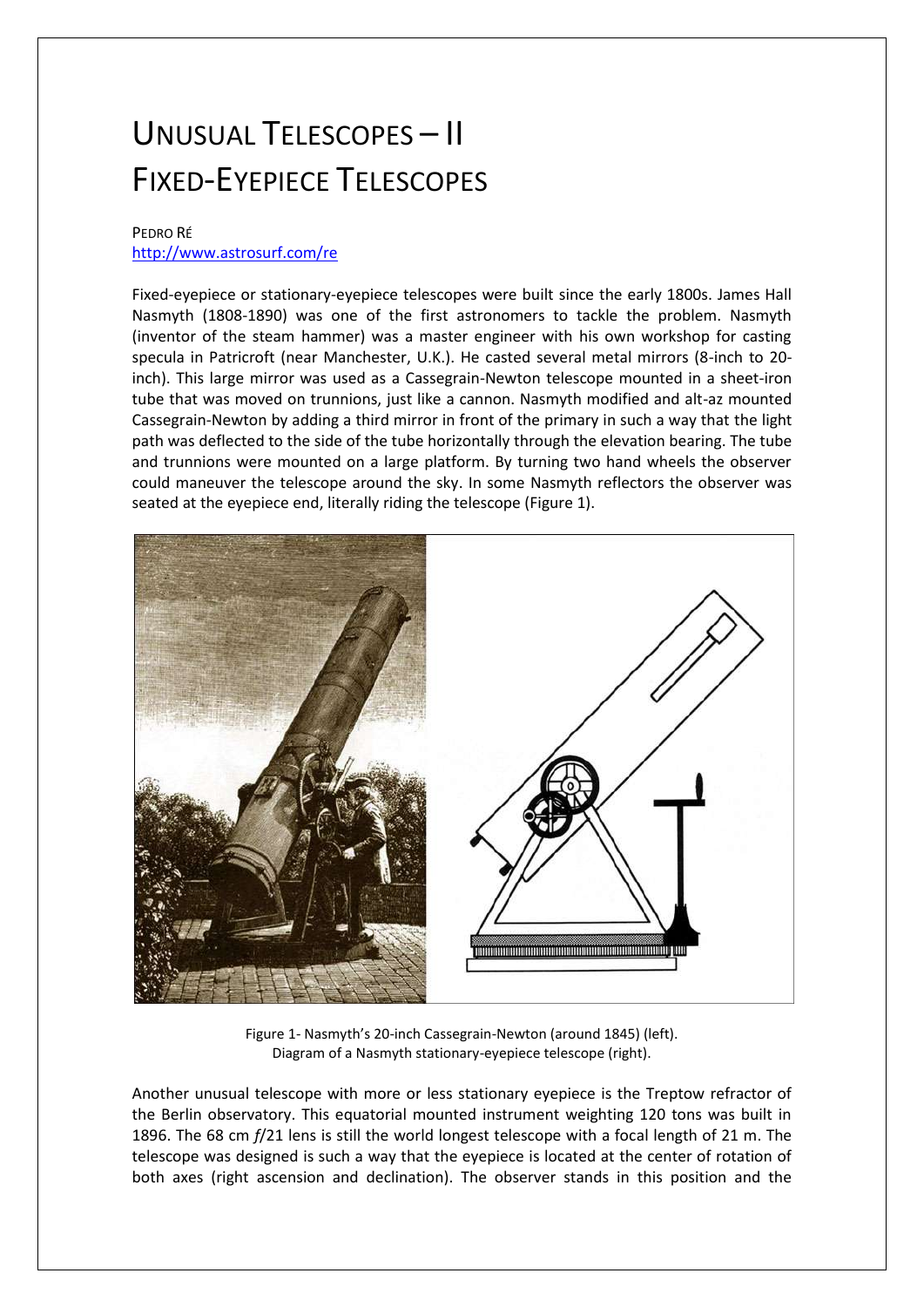telescope turns around him. The Treptow refractor was damaged during the Second World War. Renovation took place in 1959. The telescope is still in operation at the Archenhold Observatory (Berlin) (Figure 2).



Figure 2- Archenhold Observatory and Treptow great refractor (Berlin, Treptow).

Other types of fixed eyepiece telescopes include the Turret Telescopes that were built around refractors as well as reflectors. The observer stays inside a closed room entirely independent from outside temperature. Figure 3 shows some examples of fixed eyepiece and turret refractors. The eyepiece can be fixed or it can describe a small arc of 180° (Hartness turret).



Figure 3- Fixed eyepiece refractor telescopes. Drawings by Russell Porter (Adapted from Amateur Telescope Making, Book One).

As far as reflectors are concerned the solutions are similar. Turrets can carry several telescopes as shown in Figure 4 (Porter Turret Telescope). Polar telescopes are also a possibility (Newton or Cassegrain) (Figure 4).

Perhaps the best known fixed eyepiece telescope is the Paris Observatory Coudé refractor (Figure 3 and Figure 5). This telescope was designed by Moritz Loewy in 1891 at the Paris Observatory. The image plane is kept at a fixed position while the telescope swings around the sky. The observer stays in a warm room while observing or taking astrophotographs. The Henry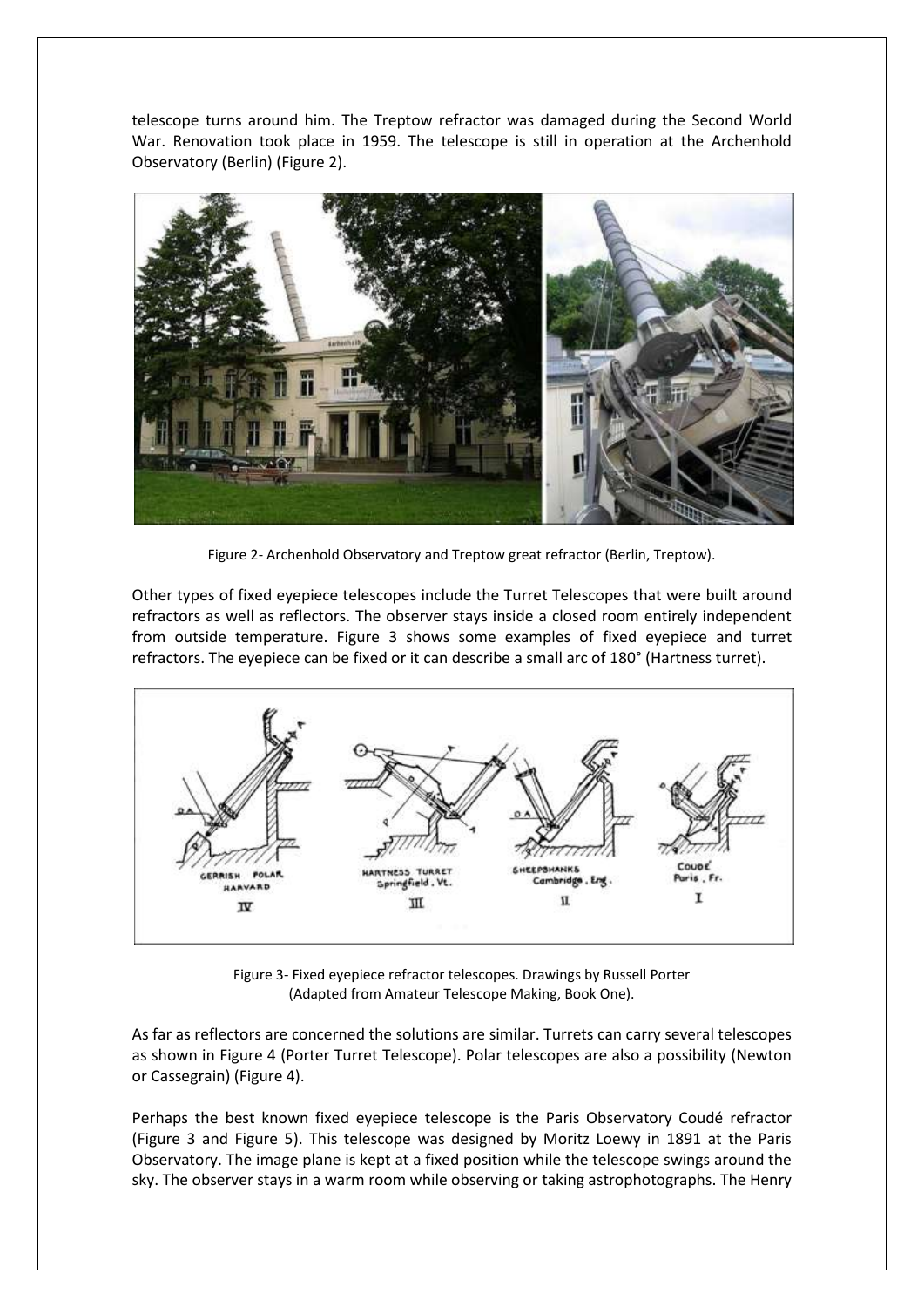brothers of the Paris observatory<sup>1</sup> built two Coudé refractors (10-inch and 23.5-inch). Two different objectives were built for visual and photographic work. With the aid of this unusual telescope the first Moon photographic atlas was published between 1896 and 1910 by Moritz Loewy (1833-1907) and Pierre-Henri Puiseux (1855-1928)<sup>2</sup>.



Figure 4- Fixed eyepiece reflector telescopes. Drawings by Russell Porter (Adapted from Amateur Telescope Making, Book One).



Figure 5- Paris Observatory Coudé refractor. Whole telescope (left), fixed eyepiece end (photographic plate) (right).

**.** 

 $1$  Paul Henry (1848-1905) e Prosper Henry (1849-1903).

<sup>2</sup> *Atlas photographique de la lune, héliogravures*, Paris, 1896-1910, Collections de l'Observatoire de Paris.